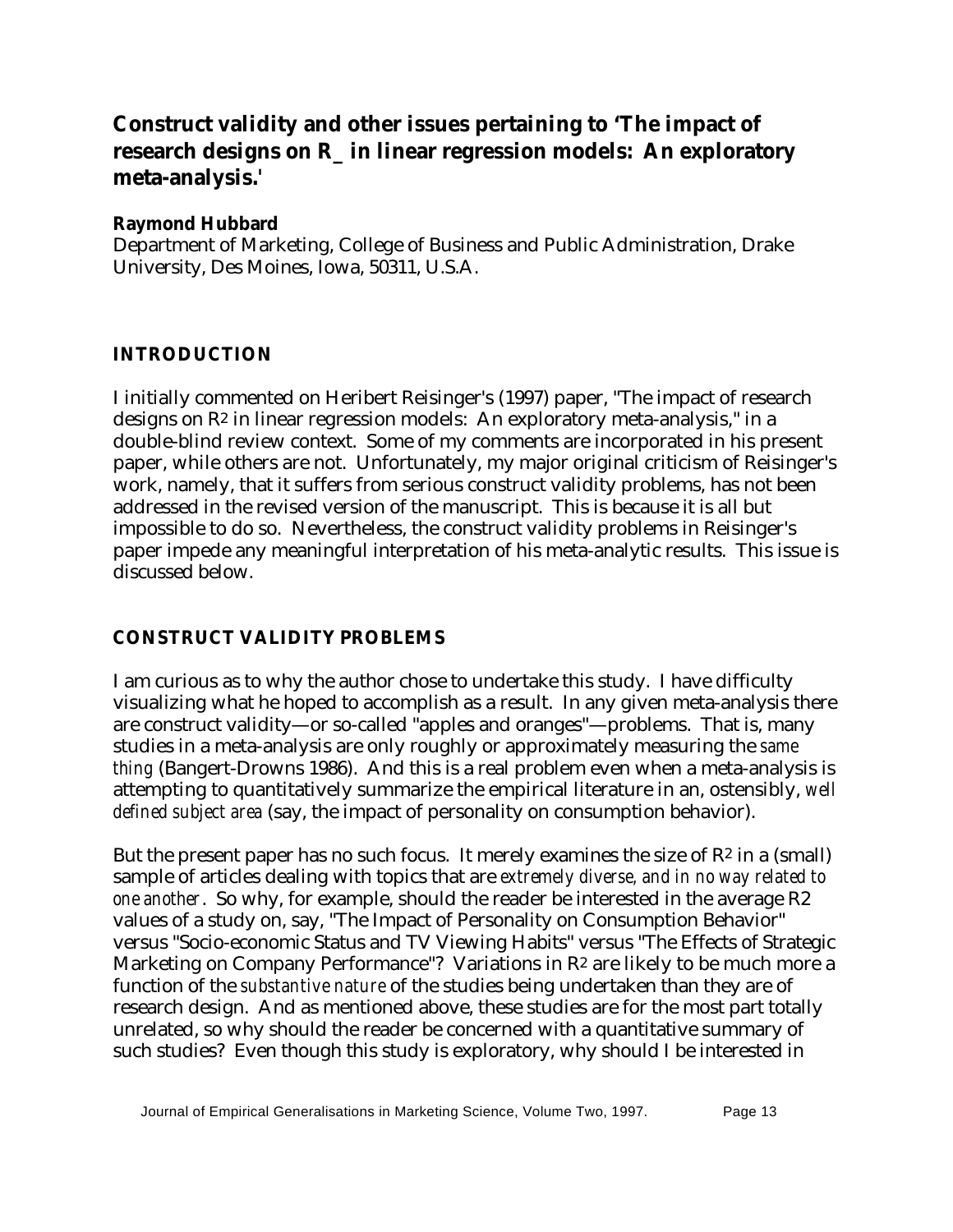comparing goodness-of-fit measures for "apples and oranges"? More pointedly, most econometrics texts emphasize that R2s from equations with different dependent variables (and this usually means, e.g., raw values for y versus the log of y, etc.—not the kind of apples-and-oranges problems we are dealing with here) should not be compared.

The above comments were offered to Reisinger in my initial review of his paper. He alludes to them on page 2 of his revised manuscript, noting that: "When we presented the results of our meta-analysis before, we sometimes had to defend our work against the argument that variations in  $\mathbb{R}^2$  are likely to be much more a function of the substantive nature of the study being undertaken than of research design. *This argument is of course true*, but the main focus of the present study is to find some regularities in R2 that originate in the research designs of marketing studies, *apart from the clear impact of the substantive nature of a study on R2*" (my emphasis). But because it is impossible to disentangle the "clear impact of the substantive nature of a study on R2," one must be open to the distinct possibility that the obtained results for the influence of research design are spurious. Only when we have a large number of studies addressing the *same topic* can we have any confidence that variations in R2 are likely attributable to differences in research designs.

## **SOME ADDITIONAL REMARKS**

On page 2 of the revised manuscript, Reisinger observes: "The meta-analysis has an exploratory nature because no *a priori* theory concerning the influences of the various potential impacts on R2 exists (besides the difference between cross-sectional and time-series data)." This is only partly true. For example, as Reisinger subsequently acknowledges (page 6), it is well known that as additional explanatory variables are added to a regression equation, the value of  $\mathbb{R}^2$  will increase. Consequently, it is to be expected that his  $H_{07}$  is rejected.

Similarly, he notes (page 5) that there is no obvious reason why "correlation between the regressors," or multicollinearity, should have an influence on R2. But as I pointed out in my original review, multicollinearity does not affect R2 (see Kennedy 1992), and the OLS estimates are still BLUE. So it is not surprising that his  $H_{06}$  (COR) results did not reject the null hypothesis. For whatever reasons, Reisinger chose not to include this information in his revised manuscript.

While Reisinger examined the impact of some violations of the assumptions of the classical linear regression model on R2, e.g., homoskedasticity and multicollinearity, he did not include an assessment of autocorrelation among the error terms. This is certainly an issue that arises with time series data, and often cross-sectional, too. For example, positively autocorrelated errors usually inflate R2. Similarly with spatial autocorrelation (Haggett, Cliff, and Frey 1977). Reisinger informed this (blind) reviewer that: "One of our rules in this specification stage said that we would incorporate no qualitative variable in our final meta-analysis with less than 10% of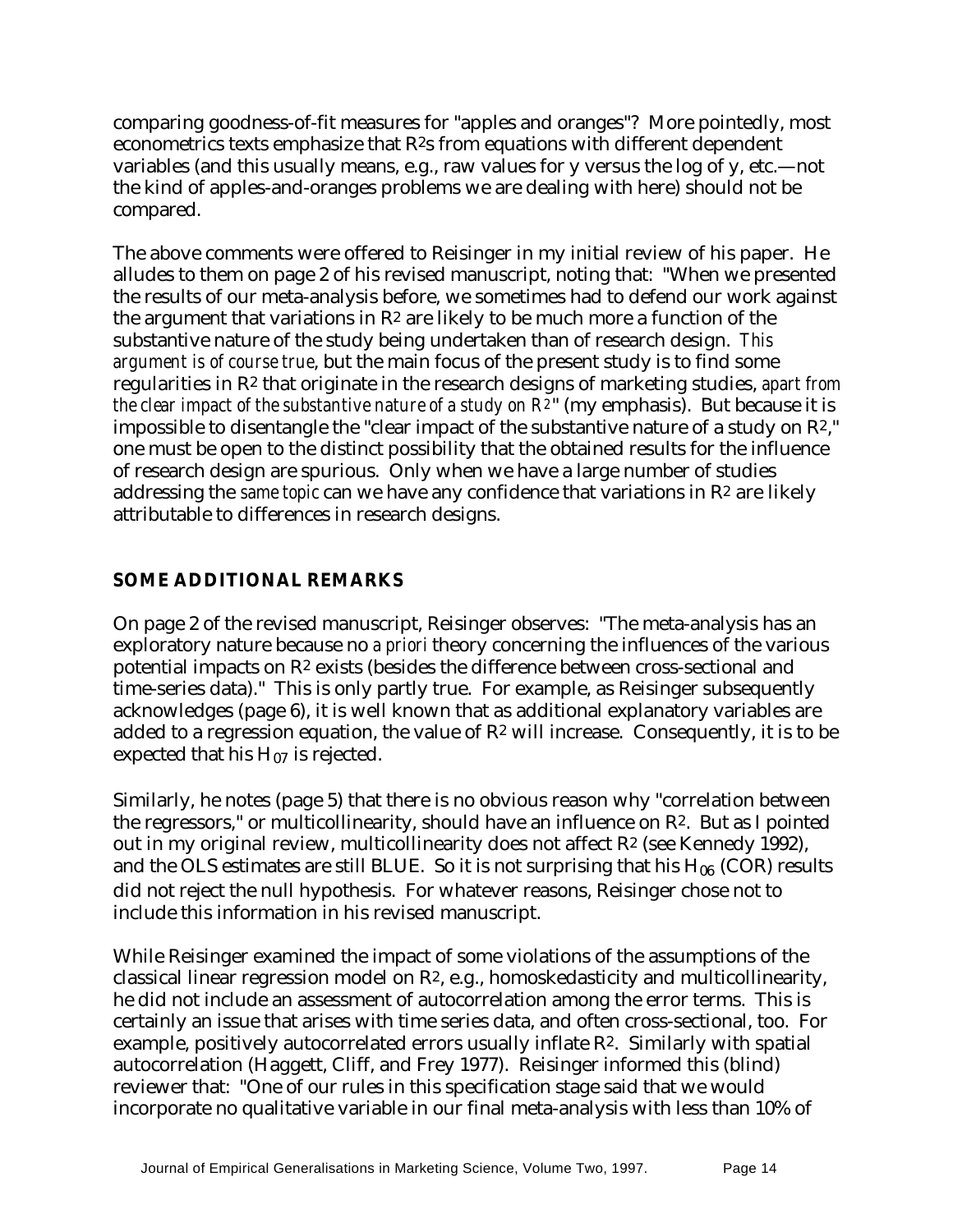the observations per level." Perhaps this restriction should have been spelled out in his manuscript. It is also worth noting that heteroskedasticity confuses the traditional interpretation of  $\mathbb{R}^2$  because the intercept term is often absent after correcting for the problem (Hubbard 1983).

I also pointed out that  $R^2s$  are sensitive to the range of variations in the dependent variable. This is usually illustrated in econometrics texts by comparing  $R^2$ s from estimation of the consumption versus savings functions. Yet the range of the dependent variable is not one of the research design variables incorporated in this study. In fairness, I also added that this would not be an easy thing to code.

The "meat" of Reisinger's study—the results shown in Tables 2 and 3—unfortunately are not especially informative. In my original review I asked the author to provide more *descriptive statistics* for every hypothesis (category) in Table 2. For example, what *is* the average R2 in *JMR* versus *IJRM* versus *ML*, and for cross-sectional versus time series data, etc.? And why should the researcher be interested in these, and other hypothesized results? Reisinger's response, which struck me as rather disingenuous, was that these values can be derived from the parameter estimates in the tables. An author should not presume upon the reader. One should provide user-friendly, descriptive statistics about the magnitude of effect sizes directly, the ultimate goal of any meta-analysis, and downplay the *p*-values.

A couple of final points. Reisinger (page 3) states that: "The exploratory nature of this study can be compared to some extent to Ehrenberg's seminal book (1988) on repeat buying. Ehrenberg's main interest lies in finding empirical generalization in buying behavior." But a comparison of Reisinger's paper with Ehrenberg's book is misleading. Ehrenberg's work is quite different from what Reisinger is attempting. Ehrenberg focused on *deliberate replications* of buyer behavior for *similar* products, and gradually increased the scope of his work by *systematically* searching for empirical generalizations over *highly differentiated* buying (and other) situations. Reisinger's paper does no such thing. It simply compares R2s from a small sample of studies whose only commonality is that they are published in marketing journals. Unlike Ehrenberg's work, Reisinger's studies are in no way related.

Lastly, Reisinger notes that: "Recently, Peterson (1994) published a comparable (but more extensive) meta-analysis concerning Cronbach's coefficient alpha." It might have been instructive if Reisinger had reported Peterson's (1994, p. 381) conclusion that: "With few exceptions, there were no substantive relationships between the magnitude of coefficient alpha and the research design characteristics investigated." Perhaps this same conclusion applies to Reisinger's R2 paper.

### **CONCLUSIONS**

Let us summarize some of the findings in Reisinger's paper. These are that the larger the number of regressors, the higher the value of  $\mathbb{R}^2$ , and that time-series data yield